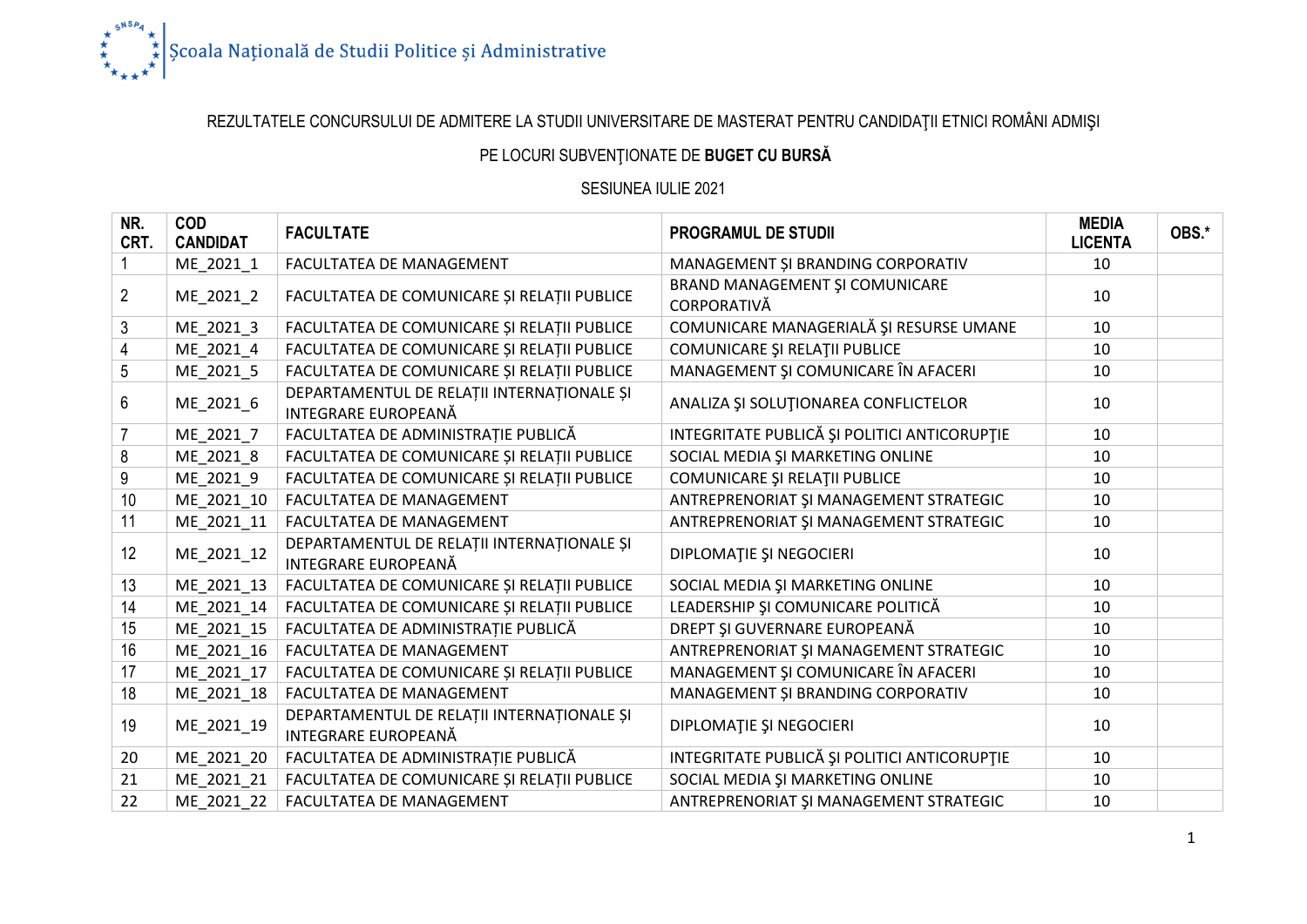

| NR.<br>CRT. | <b>COD</b><br><b>CANDIDAT</b> | <b>FACULTATE</b>                            | <b>PROGRAMUL DE STUDII</b>                   | <b>MEDIA</b><br><b>LICENTA</b> | OBS.* |
|-------------|-------------------------------|---------------------------------------------|----------------------------------------------|--------------------------------|-------|
| 23          | ME 2021 23                    | FACULTATEA DE COMUNICARE ȘI RELAȚII PUBLICE | SOCIAL MEDIA ȘI MARKETING ONLINE             | 10                             |       |
| 24          | ME 2021 24                    | FACULTATEA DE MANAGEMENT                    | ANTREPRENORIAT ȘI MANAGEMENT STRATEGIC       | 10                             |       |
| 25          | ME 2021 25                    | FACULTATEA DE ADMINISTRAȚIE PUBLICĂ         | MANAGEMENTUL AFACERILOR PUBLICE              | 10                             |       |
| 26          | ME 2021 26                    | FACULTATEA DE COMUNICARE ȘI RELAȚII PUBLICE | SOCIAL MEDIA ȘI MARKETING ONLINE             | 9.93                           |       |
| 27          | ME 2021 27                    | FACULTATEA DE COMUNICARE ȘI RELAȚII PUBLICE | SOCIAL MEDIA ȘI MARKETING ONLINE             | 9.87                           |       |
| 28          | ME 2021 28                    | FACULTATEA DE ADMINISTRAȚIE PUBLICĂ         | INTEGRITATE PUBLICĂ ȘI POLITICI ANTICORUPȚIE | 9.75                           |       |
| 29          | ME 2021 29                    | FACULTATEA DE COMUNICARE ȘI RELAȚII PUBLICE | SOCIAL MEDIA ȘI MARKETING ONLINE             | 9.74                           |       |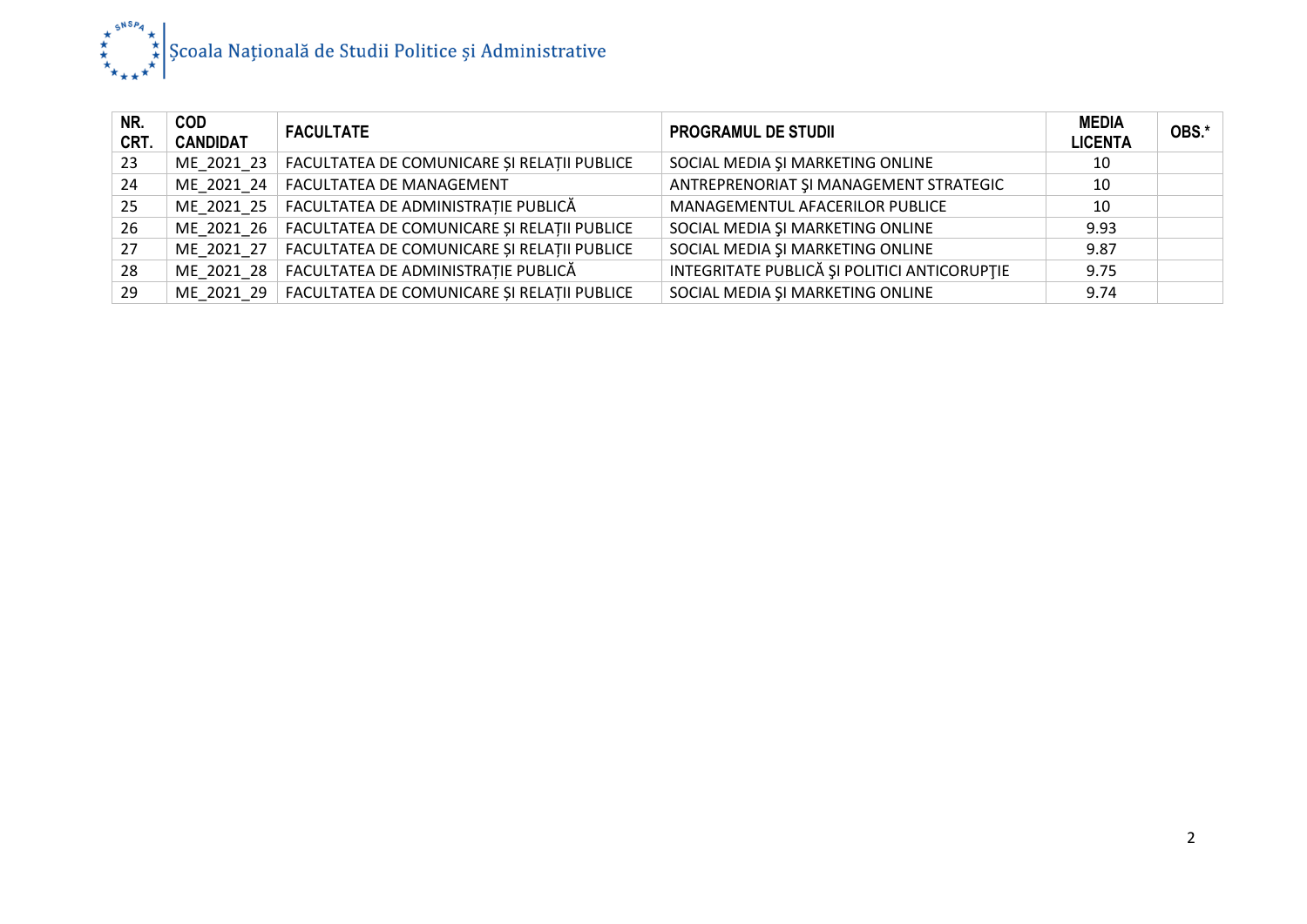

## REZULTATELE CONCURSULUI DE ADMITERE LA STUDII UNIVERSITARE DE MASTERAT PENTRU CANDIDAŢII ETNICI ROMANI ADMIŞI

# PE LOCURI SUBVENŢIONATE DE **BUGET FĂRĂ BURSĂ**

### SESIUNEA IULIE 2021

| NR.<br>CRT.    | <b>COD</b><br><b>CANDIDAT</b> | <b>FACULTATE</b>                                                  | <b>PROGRAMUL DE STUDII</b>                    | <b>MEDIA</b><br><b>LICENTA</b> | OBS.* |
|----------------|-------------------------------|-------------------------------------------------------------------|-----------------------------------------------|--------------------------------|-------|
|                | ME_2021_30                    | FACULTATEA DE COMUNICARE ȘI RELAȚII PUBLICE                       | MANAGEMENTUL PROIECTELOR                      | 9.66                           |       |
| $\overline{2}$ | ME_2021_31                    | FACULTATEA DE MANAGEMENT                                          | MANAGEMENT ȘI BRANDING CORPORATIV             | 9.66                           |       |
| 3              | ME_2021_32                    | FACULTATEA DE COMUNICARE ȘI RELAȚII PUBLICE                       | SOCIAL MEDIA ȘI MARKETING ONLINE              | 9.62                           |       |
| 4              | ME_2021_33                    | FACULTATEA DE MANAGEMENT                                          | ANTREPRENORIAT ȘI MANAGEMENT STRATEGIC        | 9.60                           |       |
| 5              | ME_2021_34                    | FACULTATEA DE COMUNICARE ȘI RELAȚII PUBLICE                       | SOCIAL MEDIA ȘI MARKETING ONLINE              | 9.58                           |       |
| 6              | ME 2021 35                    | FACULTATEA DE MANAGEMENT                                          | ANTREPRENORIAT ȘI MANAGEMENT STRATEGIC        | 9.55                           |       |
|                | ME_2021_36                    | DEPARTAMENTUL DE RELAȚII INTERNAȚIONALE ȘI<br>INTEGRARE EUROPEANĂ | DIPLOMAȚIE ȘI NEGOCIERI                       | 9.50                           |       |
| 8              | ME_2021_37                    | FACULTATEA DE COMUNICARE ȘI RELAȚII PUBLICE                       | COMUNICARE AUDIOVIDEO                         | 9.50                           |       |
| 9              | ME_2021_38                    | FACULTATEA DE MANAGEMENT                                          | MANAGEMENT ȘI BRANDING CORPORATIV             | 9.50                           |       |
| 10             | ME_2021_39                    | FACULTATEA DE MANAGEMENT                                          | MANAGEMENT ȘI BRANDING CORPORATIV             | 9.50                           |       |
| 11             | ME_2021_40                    | FACULTATEA DE COMUNICARE ȘI RELAȚII PUBLICE                       | <b>PUBLICITATE</b>                            | 9.40                           |       |
| 12             | ME 2021 41                    | FACULTATEA DE ADMINISTRAȚIE PUBLICĂ                               | SPATIUL PUBLIC EUROPEAN                       | 9.38                           |       |
| 13             | ME 2021 42                    | FACULTATEA DE ADMINISTRAȚIE PUBLICĂ                               | DREPTUL COLECTIVITĂȚILOR LOCALE               | 9.37                           |       |
| 14             | ME 2021 43                    | FACULTATEA DE MANAGEMENT                                          | ANTREPRENORIAT ȘI MANAGEMENT STRATEGIC        | 9.33                           |       |
| 15             | ME 2021 44                    | FACULTATEA DE ADMINISTRATIE PUBLICĂ                               | PUTEREA EXECUTIVĂ ȘI ADMINISTRAȚIA<br>PUBLICĂ | 9.28                           |       |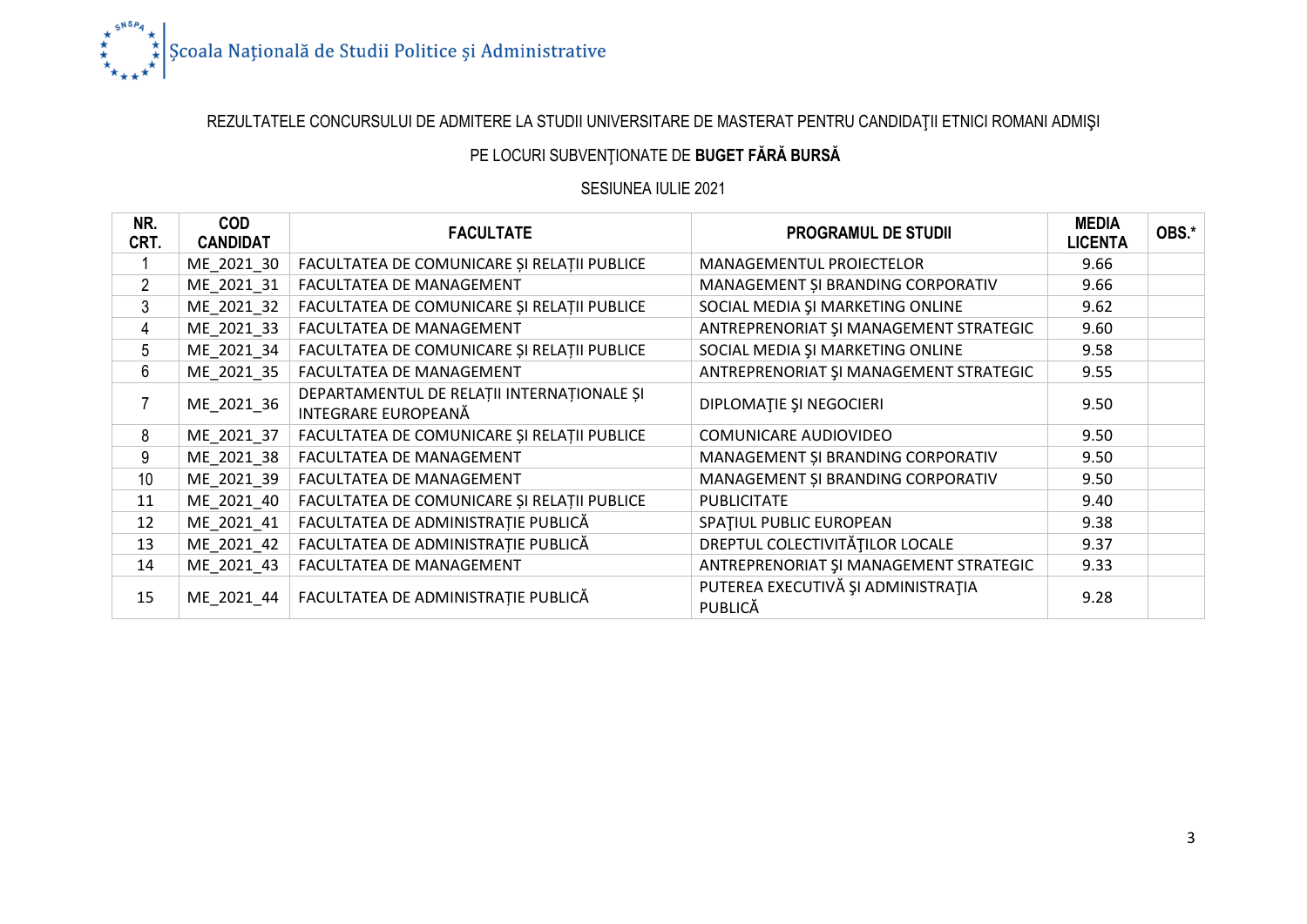

## REZULTATELE CONCURSULUI DE ADMITERE LA STUDII UNIVERSITARE DE MASTERAT PENTRU CANDIDAŢII ETNICI ROMÂNI

# **LISTA CANDIDATILOR CARE POT OCUPA UN LOC ÎN CAZUL VACANTĂRII ACESTUIA (LISTA DE AȘTEPTARE)**

| NR.<br>CRT.    | <b>COD</b><br><b>CANDIDAT</b> | <b>FACULTATE</b>                                                         | <b>PROGRAMUL DE STUDII</b>                           | <b>MEDIA</b><br><b>LICENTA</b> | OBS. |
|----------------|-------------------------------|--------------------------------------------------------------------------|------------------------------------------------------|--------------------------------|------|
|                | ME_2021_45                    | DEPARTAMENTUL DE RELAȚII INTERNAȚIONALE ȘI INTEGRARE<br><b>EUROPEANĂ</b> | ANALIZA ȘI SOLUȚIONAREA CONFLICTELOR                 | 9.27                           |      |
| $\overline{2}$ | ME_2021_46                    | DEPARTAMENTUL DE RELAȚII INTERNAȚIONALE ȘI INTEGRARE<br><b>EUROPEANĂ</b> | DIPLOMATIE ȘI NEGOCIERI                              | 9.25                           |      |
| 3              | ME_2021_47                    | DEPARTAMENTUL DE RELAȚII INTERNAȚIONALE ȘI INTEGRARE<br><b>EUROPEANĂ</b> | POLITICĂ ȘI ECONOMIE EUROPEANĂ                       | 9.25                           |      |
| 4              | ME_2021_48                    | FACULTATEA DE COMUNICARE ȘI RELAȚII PUBLICE                              | MANAGEMENT ȘI COMUNICARE ÎN<br><b>AFACERI</b>        | 9.16                           |      |
| 5              | ME_2021_49                    | FACULTATEA DE COMUNICARE ȘI RELAȚII PUBLICE                              | MANAGEMENTUL PROIECTELOR                             | 9.16                           |      |
| 6              | ME_2021_50                    | FACULTATEA DE MANAGEMENT                                                 | ANTREPRENORIAT ȘI MANAGEMENT<br><b>STRATEGIC</b>     | 9.12                           |      |
| $\overline{7}$ | ME_2021_51                    | FACULTATEA DE ADMINISTRAȚIE PUBLICĂ                                      | PUTEREA EXECUTIVĂ ȘI ADMINISTRAȚIA<br>PUBLICĂ        | 9.01                           |      |
| 8              | ME 2021 52                    | <b>FACULTATEA DE MANAGEMENT</b>                                          | MANAGEMENT ȘI BRANDING CORPORATIV                    | 9.00                           |      |
| 9              | ME_2021_53                    | FACULTATEA DE COMUNICARE ȘI RELAȚII PUBLICE                              | SOCIAL MEDIA ȘI MARKETING ONLINE                     | 9.00                           |      |
| 10             | ME_2021_54                    | FACULTATEA DE COMUNICARE ȘI RELAȚII PUBLICE                              | MANAGEMENT ȘI COMUNICARE ÎN<br><b>AFACERI</b>        | 9.00                           |      |
| 11             | ME_2021_55                    | FACULTATEA DE ADMINISTRAȚIE PUBLICĂ                                      | PUTEREA EXECUTIVĂ ȘI ADMINISTRAȚIA<br><b>PUBLICĂ</b> | 9.00                           |      |
| 12             | ME_2021_56                    | FACULTATEA DE MANAGEMENT                                                 | MANAGEMENT ȘI BRANDING CORPORATIV                    | 8.91                           |      |
| 13             | ME_2021_57                    | DEPARTAMENTUL DE RELAȚII INTERNAȚIONALE ȘI INTEGRARE<br><b>EUROPEANĂ</b> | DIPLOMAȚIE ȘI NEGOCIERI                              | 8.68                           |      |
| 14             | ME_2021_58                    | FACULTATEA DE MANAGEMENT                                                 | ANTREPRENORIAT ȘI MANAGEMENT<br><b>STRATEGIC</b>     | 8.50                           |      |
| 15             | ME 2021 59                    | FACULTATEA DE ADMINISTRAȚIE PUBLICĂ                                      | STUDII ADMINISTRATIVE EUROPENE                       | 8.50                           |      |
| 16             | ME_2021_60                    | <b>FACULTATEA DE STIINTE POLITICE</b>                                    | <b>STIINTE POLITICE</b>                              | 8.25                           |      |
| 17             | ME 2021 61                    | FACULTATEA DE ADMINISTRAȚIE PUBLICĂ                                      | MANAGEMENTUL AFACERILOR PUBLICE                      | 8.11                           |      |